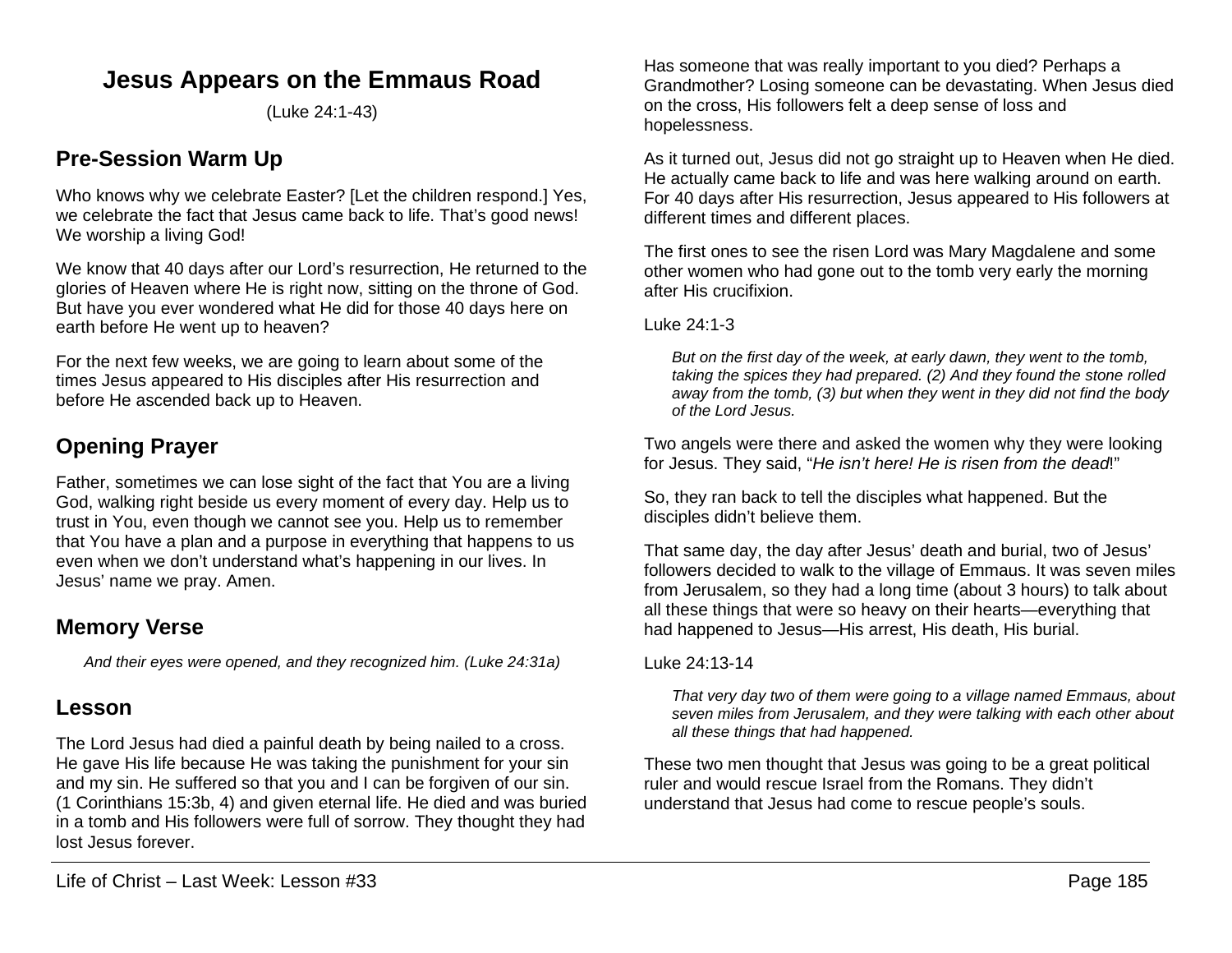While they were walking and talking, a third Man joined them, He was a stranger to them.

#### Luke 24:15-16

*While they were talking and discussing together, Jesus himself drew near and went with them. (16) But their eyes were kept from recognizing him.*

Why do you think these two men didn't recognize Jesus? [Teacher, let the children discuss this.] Perhaps because Jesus was the last person they expected to see, it didn't register that it was Him. Maybe it was because they were so consumed with sadness and disappointment, they weren't looking for Jesus.

Sometimes we can be like that, too. We can be so caught up in our own troubles that we don't even realize that Jesus is walking right alongside of us.

It can be hard to remember that God has a plan and a purpose in everything that happens to us in our lives. We can be so distracted by our own thoughts and worries that we don't even realize that Jesus is at work in our lives.

There's a lesson here for us: We are to keep our eyes open for Jesus! God is always working…even when life is puzzling! Even though we don't see Jesus and even when it seems like all hope is lost, Jesus is still at work in our lives!

Jesus asked them what they were talking about.

#### Luke 24:17

*And he said to them, "What is this conversation that you are holding with each other as you walk?" And they stood still, looking sad.*

The men stopped walking. They couldn't believe this Man hadn't heard about everything that had been going on.

#### Luke 24:18

*Then one of them, named Cleopas, answered him, "Are you the only visitor to Jerusalem who does not know the things that have happened there in these days?"*

In other words, Cleopas said, "*Where have you been all week? Haven't you heard about the terrible things that have happened*?"

#### Luke 24:19-20

*And he said to them, "What things?" And they said to him, "Concerning Jesus of Nazareth, a man who was a prophet mighty in deed and word before God and all the people, and how our chief priests and rulers delivered him up to be condemned to death, and crucified him.*

And, they explained to Jesus that religious leaders handed Him over to the Roman government to be condemned to death by crucifixion.

#### Luke 24:21-24

*But we had hoped that he was the one to redeem Israel. Yes, and besides all this, it is now the third day since these things happened. (22) Moreover, some women of our company amazed us. They were at the tomb early in the morning, (23) and when they did not find his body, they came back saying that they had even seen a vision of angels, who said that he was alive. (24) Some of those who were with us went to the tomb and found it just as the women had said, but him they did not see."*

They couldn't stop talking about what had happened.

Then the Man said to them, "*Why do you find it so hard to believe? The Messiah's death and resurrection had been predicted by the prophets. Don't you believe your scriptures*?"

### Luke 24:25-26

*And he said to them, "O foolish ones, and slow of heart to believe all that the prophets have spoken! (26) Was it not necessary that the Christ should suffer these things and enter into his glory?"*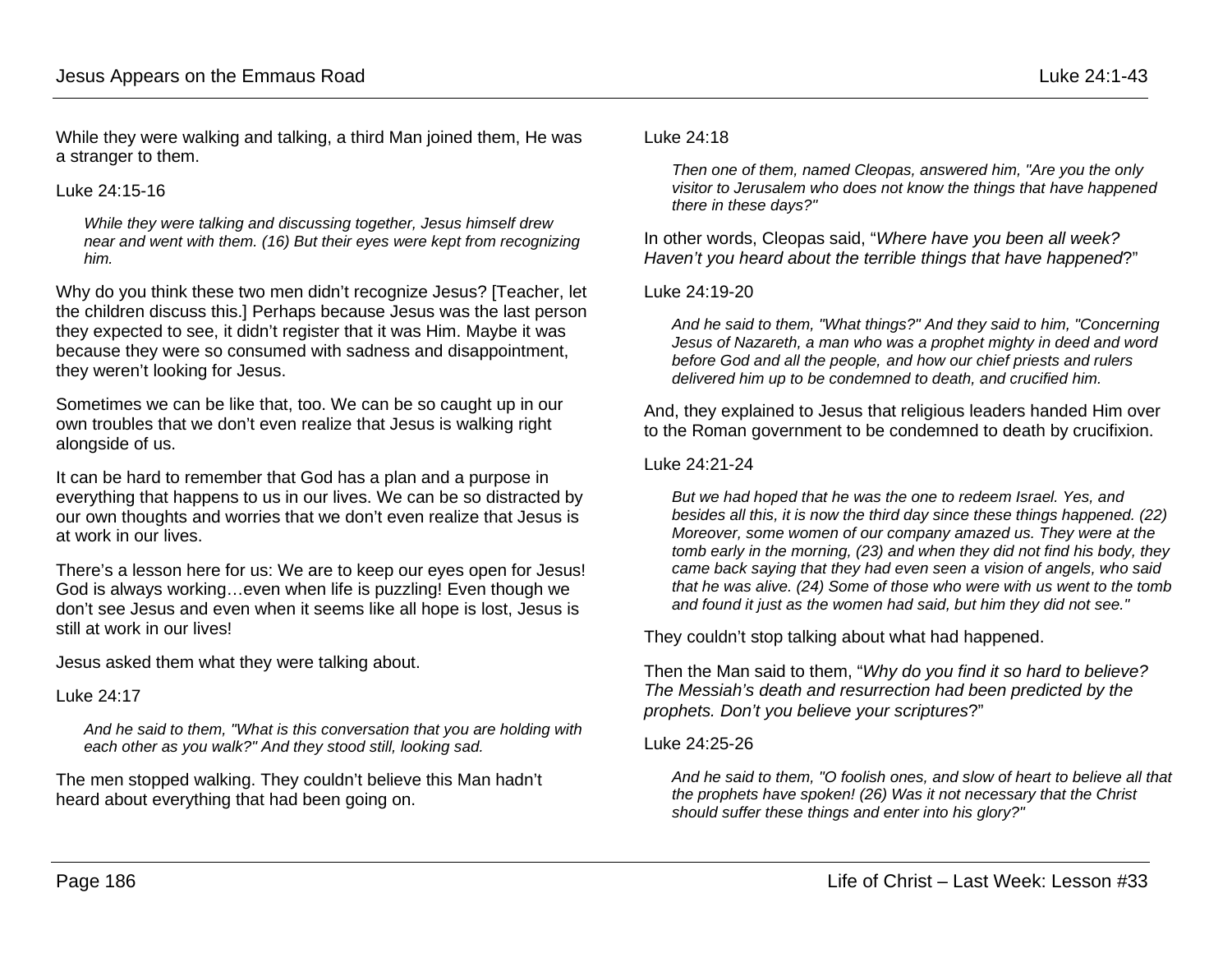The Man showed them how the prophets had written about the Messiah all the way though the Bible, from the first book to the last. The prophets had clearly predicted that He must suffer before entering glory.

The whole Bible speaks of Jesus.

## Luke 24:27

*And beginning with Moses and all the Prophets, he interpreted to them in all the Scriptures the things concerning himself.*

The Man opened their minds to understand the Scriptures; He showed them that it was written long ago that the Messiah must suffer and die and rise from the dead on the third day. (See verses 45-46)

These two men were so interested in what this stranger was teaching them that when they reached Emmaus, they asked Him to stay overnight.

#### Luke 24:28-29

*So they drew near to the village to which they were going. He acted as if he were going farther, (29) but they urged him strongly, saying, "Stay*  with us, for it is toward evening and the day is now far spent." So he went *in to stay with them.*

Why do you think Jesus "*acted as if he were going farther*"? He wanted them to invite Him in rather than inviting Himself in. In the same way, He wants us to ask Him into our hearts! Jesus is just waiting for us to invite him into every area of our lives.

When they all sat down to eat, the stranger asked God to bless the food. Then He took a small loaf of breath and broke it and passed it to them.

#### Luke 24:30-31

*When he was at table with them, he took the bread and blessed and broke it and gave it to them. (31) And their eyes were opened, and they recognized him. And he vanished from their sight.*

How did these men suddenly know it was Jesus? In verse 35 it says, "*He was known to them in the breaking of the bread*". Perhaps, they saw the nail prints in His hand. Or, maybe they remembered what Jesus had done at the Last Supper. (Remember, Jesus told His disciples that the bread and wine were symbols of His body and blood.) The fact was that Jesus revealed to them at that moment that it was Him; He was alive! But just as quickly as they recognized Jesus, He disappeared.

## Luke 24:32

*They said to each other, "Did not our hearts burn within us while he talked to us on the road, while he opened to us the Scriptures?"*

The men were so excited, they said, "*We must go at once to Jerusalem and tell the others that Jesus truly is alive*!"

### Luke 24:33-34

*And they rose that same hour and returned to Jerusalem. And they found the eleven and those who were with them gathered together, (34) saying, "The Lord has risen indeed, and has appeared to Simon!"*

Then the two men shared their good news.

### Luke 24:35

*Then they told what had happened on the road, and how he was known to them in the breaking of the bread.*

Then, just as He had suddenly disappeared from them, while they were talking, Jesus suddenly stood before them. He reappeared!

### Luke 24:36-37

*As they were talking about these things, Jesus himself stood among them, and said to them, "Peace to you!" (37) But they were startled and frightened and thought they saw a spirit.*

The men were so surprised, it scared them. They thought He was a ghost!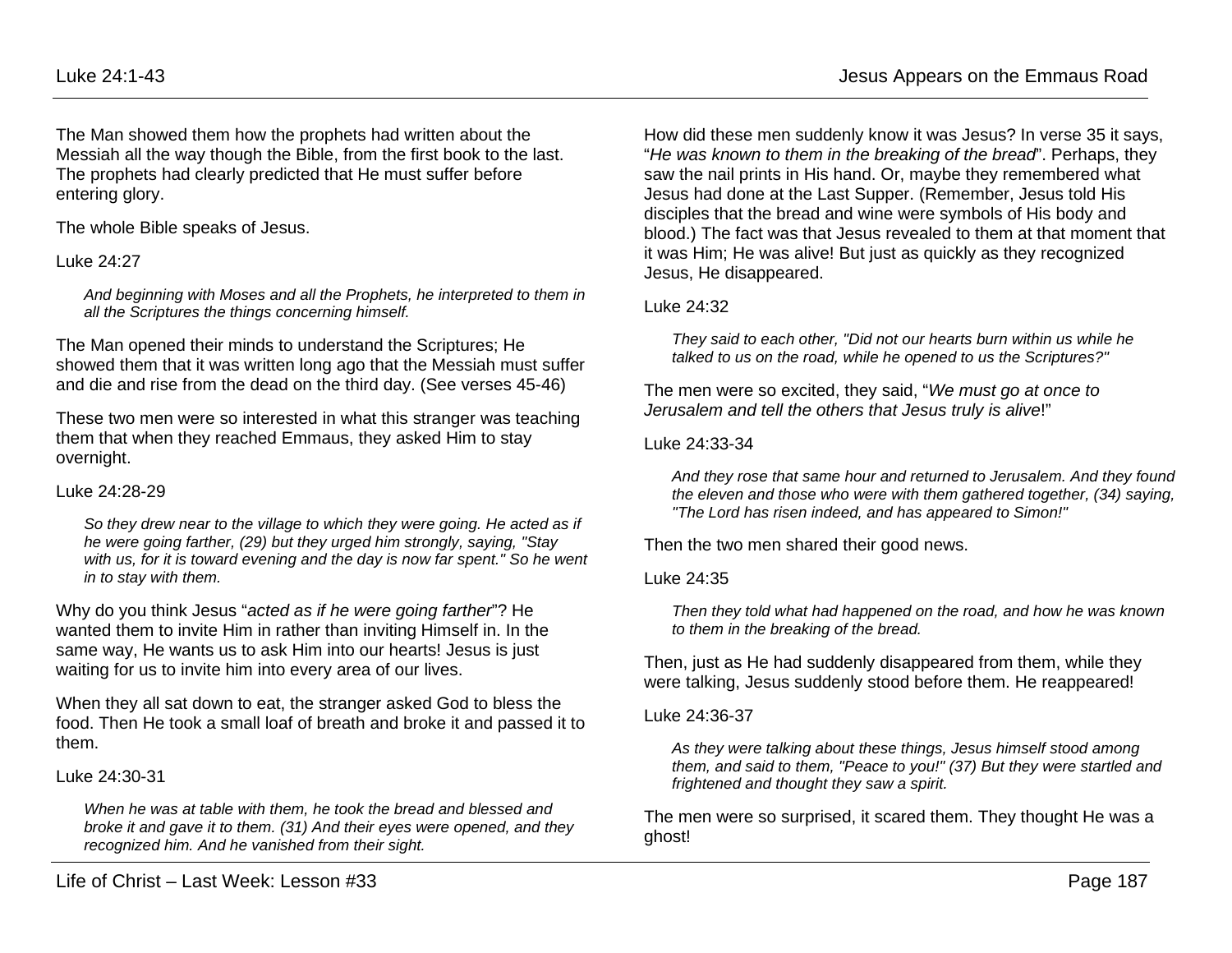#### Luke *24:38-40*

*And he said to them, "Why are you troubled, and why do doubts arise in your hearts? (39) See my hands and my feet, that it is I myself. Touch me, and see. For a spirit does not have flesh and bones as you see that I have." (40) And when he had said this, he showed them his hands and his feet.*

Jesus said, "*Don't be afraid! It is really Me*!" Then He let them touch the nail marks in His hands and feet just to prove it was really Him.

Then, just to be sure they knew He was really alive, He asked them for something to eat.

#### Luke 24:41-43

*And while they still disbelieved for joy and were marveling, he said to them, "Have you anything here to eat?" (42) They gave him a piece of broiled fish, (43) and he took it and ate before them.*

It was hard to believe! But Jesus was alive! Just as He had promised.

These two men thought that they had lost Jesus forever. They thought that all hope was lost. But even though they couldn't recognize Jesus, he was still with them.

Jesus is with us today and he is at work in our lives, even if we can't see him or if things seem bad. Jesus gave us ways to remember him by, one of which is the breaking of bread.

Jesus is waiting for us to invite him into every area of our lives and as we live closely with him and talk to him regularly, He teaches us about himself!

## **Closing Prayer**

Father, thank You that you give us hope even when all seems lost. Help us to have the faith to invite You into our lives to teach us about Yourself. In Jesus' name, we pray. Amen.

## **Learning Activities**

## **Game Center**

#### *"Who?" "What?" or "Why?" —*

Before class, write several Who, What, and Why questions pertaining to the lesson. Cut a triangle, a square, and a circle in the bottom of a cardboard box. Make the openings big enough for a beanbag. Decorate the box and label the shapes "Who?," "What?," and "Why?"

When a child throws a beanbag through a shape he may select a card of the corresponding shape with a question to answer for points for his team.

Or, use the following review questions in a time of discussion or a game of your choice:

- 1. Why do we celebrate Easter? (We celebrate the fact that Jesus came back to life. We worship a living God!)
- 2. What village were the two men walking to? (Emmaus)
- 3. What were the two men talking about as they were walking to Emmaus? (Everything that had happened to Jesus—His arrest, His death, His burial.)
- 4. Who came and walked with these two men? (Jesus)
- 5. What prevented these two men from recognizing Jesus? (They weren't expecting to see Jesus; or, they were too concerned about their own problems to see Him.)
- 6. What did Jesus explain to these men? (Jesus taught them how the prophets had written about the Messiah all the way though the Bible, from the first book to the last. The prophets had clearly predicted that He must suffer before entering glory.)